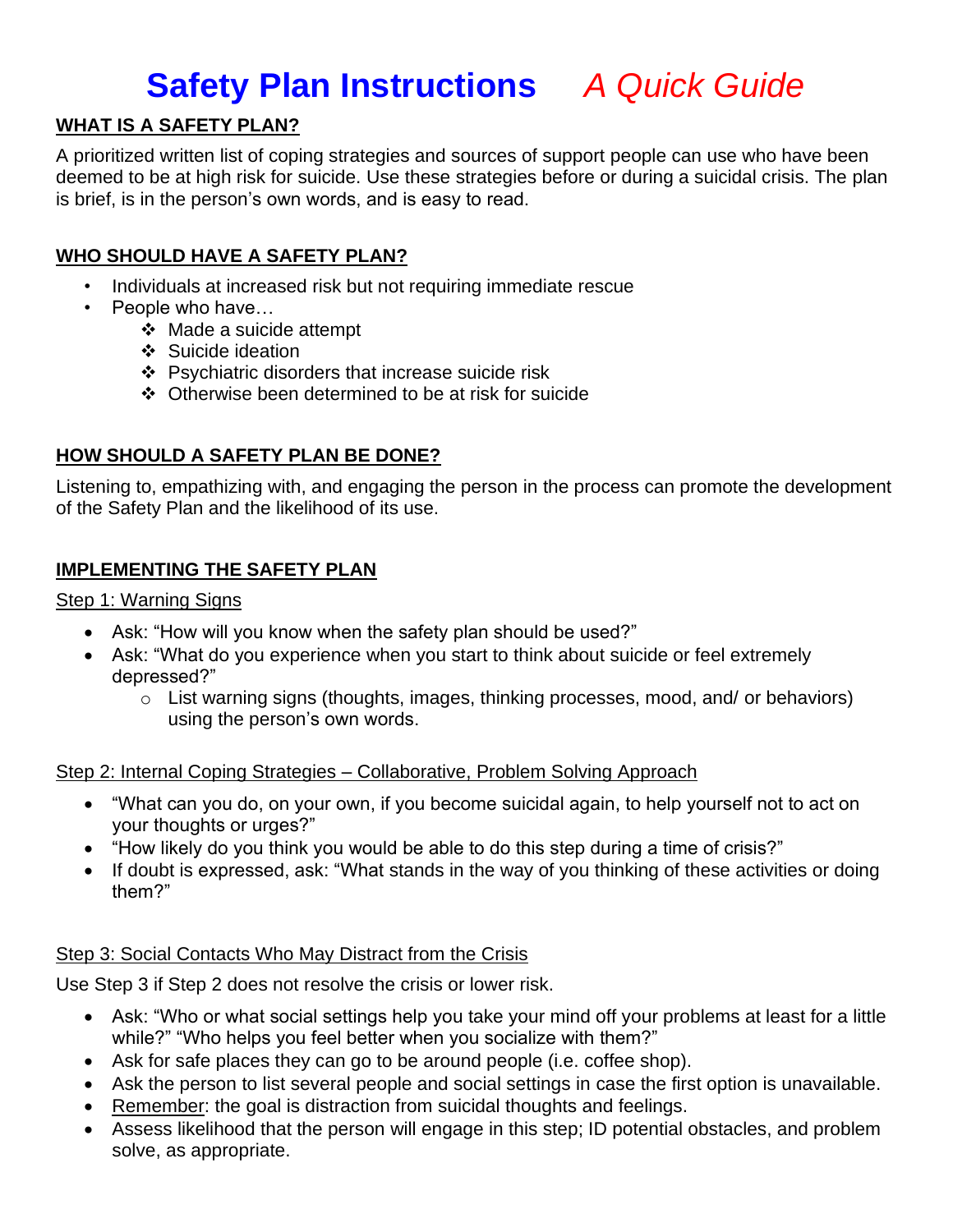#### Step 4: Family Members or Friends Who May Offer Help

Use Step 4 if Step 3 does not resolve crisis or lower risk.

- Ask: "Among your family or friends, who do you think you could contact for help during a crisis?" or "Who is supportive of you and who do you feel that you can talk with when you're under stress?"
- Ask people to list several people, in case one contact is unreachable. Prioritize the list. In this step, unlike the previous step, people reveal they are in crisis to others.
- Assess likelihood the person will engage in this step; ID potential obstacles, and problem solve.
- Role play and rehearsal can be very useful in this step.

#### Step 5: Professionals and Agencies to Contact for Help

Use Step 5 if Step 4 does not resolve the crisis or lower risk.

- Ask: "Who are the mental health professionals that we should identify to be on your safety plan?" and "Are there other health care providers?"
- List names, numbers and/or locations of clinicians, local urgent care services.
- Assess likelihood the person will engage in this step; ID potential obstacles, and problem solve.
- Role play and rehearsal can be very useful in this step.

#### Step 6: Making the Environment Safe

- Ask people which means they would consider using during a suicidal crisis.
- Ask: "Do you own a firearm, such as a gun or rifle??" and "What other means do you have access to and may use to attempt to kill yourself?"
- Collaboratively identify ways to secure or limit access to lethal means: Ask: "How can we go about developing a plan to limit your access to these means?"
- For methods with low lethality, clinicians may ask people to remove or limit their access to these methods themselves.
- Restricting the person's access to a highly lethal method, such as a firearm, should be done by a designated, responsible person – usually a family member or close friend, or the police.

### **What are the steps after the plan is developed?**

- **ASSESS** the likelihood that the overall safety plan will be used and problem-solve with the person to identify barriers or obstacles to using the plan.
- **DISCUSS** where the person will keep the safety plan and how it will be located during a crisis.
- **EVALUATE** if the format is appropriate for person's capacity and circumstances.
- **REVIEW** the plan periodically when person's circumstances or needs change.

**Remember: The safety plan is a tool to engage the person and is only one part of a comprehensive suicide care plan that should include the person's primary care provider and/or their behavior health provider.**